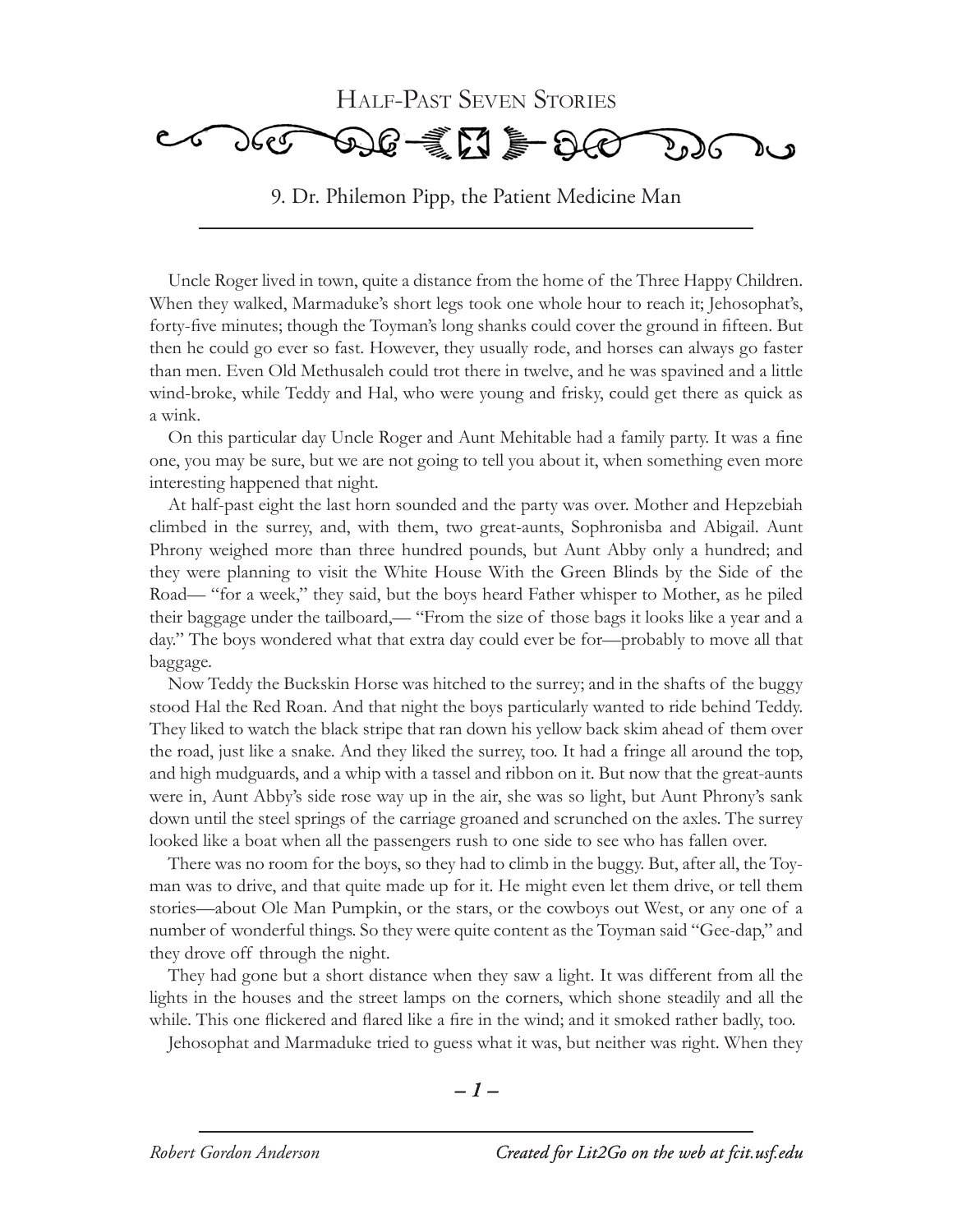reached the corner of the street and got out of the buggy, they saw a lot of boys, big boys and little boys, and men, too, crowding around a wagon. The horses which had brought it there were tied to a hitching post a little way off, and a man stood in the back by the tailboard. The light which they had seen from afar shone over his head, a strange sort of torch, and was fed with oil by a little metal pan with a tube running to it. And it flickered oddly up and down, and from side to side, throwing funny shadows on the man, who looked queer enough himself.

He had long black hair like Buffalo Bill, and a long black coat—very long, with a fur collar on it.

Marmaduke whispered to the Toyman,—

"Can't you cure the man's coat? It's got the mange."

And the Toyman replied,—

"No, money is all that can cure that, and pretty soon he's going to get plenty from these people's pockets."

Marmaduke's eyes bulged.

"Is he a robber?" he asked in an awed whisper.

The Toyman laughed.

"Well, some folks might call him that without being sued for libel, but I 'spose he's within the law."

Marmaduke wondered how he could be in the law and in the wagon at the same time, and the Toyman had to explain that he meant that the strange man ought to go to jail, but probably wouldn't. Just why, he told them to "wait and see."

But, oh, we forgot—what was most important,—on the man's head was a tall silk hat. It looked as if it needed the mange cure quite as much as did the fur collar of his coat. And it was tipped on the side of his head, like a crazy old mill Marmaduke had seen once, that was about to fall in the river.

Behind the man was spread a banner with the man's name on it, Dr. Philemon Pipp, and a big chart like those the teachers used in school.

"Whew!" whistled Jehosophat, "look at that ole bag of bones!"

For on that chart was a big picture of a skeleton, and, by the side of the skeleton, other pictures, of a man with his skin taken off, which showed his bones, and his muscles, and all his insides—very prettily painted in blue and yellow and red.

That wasn't all there was on that wonderful wagon. Behind the chart, they saw lots of bottles filled with nice black juice. It looked like licorice water, and it made anyone's mouth water just to look at it!

But the man, Dr. Philemon Pipp, was talking.

And as he talked, he made queer gestures with his arms, as if he wanted to scoop up all the people—or something the people had—into his wagon. Perhaps it was their money he wanted to scoop up, though he said nothing—as to that, just,—

"Now, gents, step up a little closer, pleeze."

$$
-2-
$$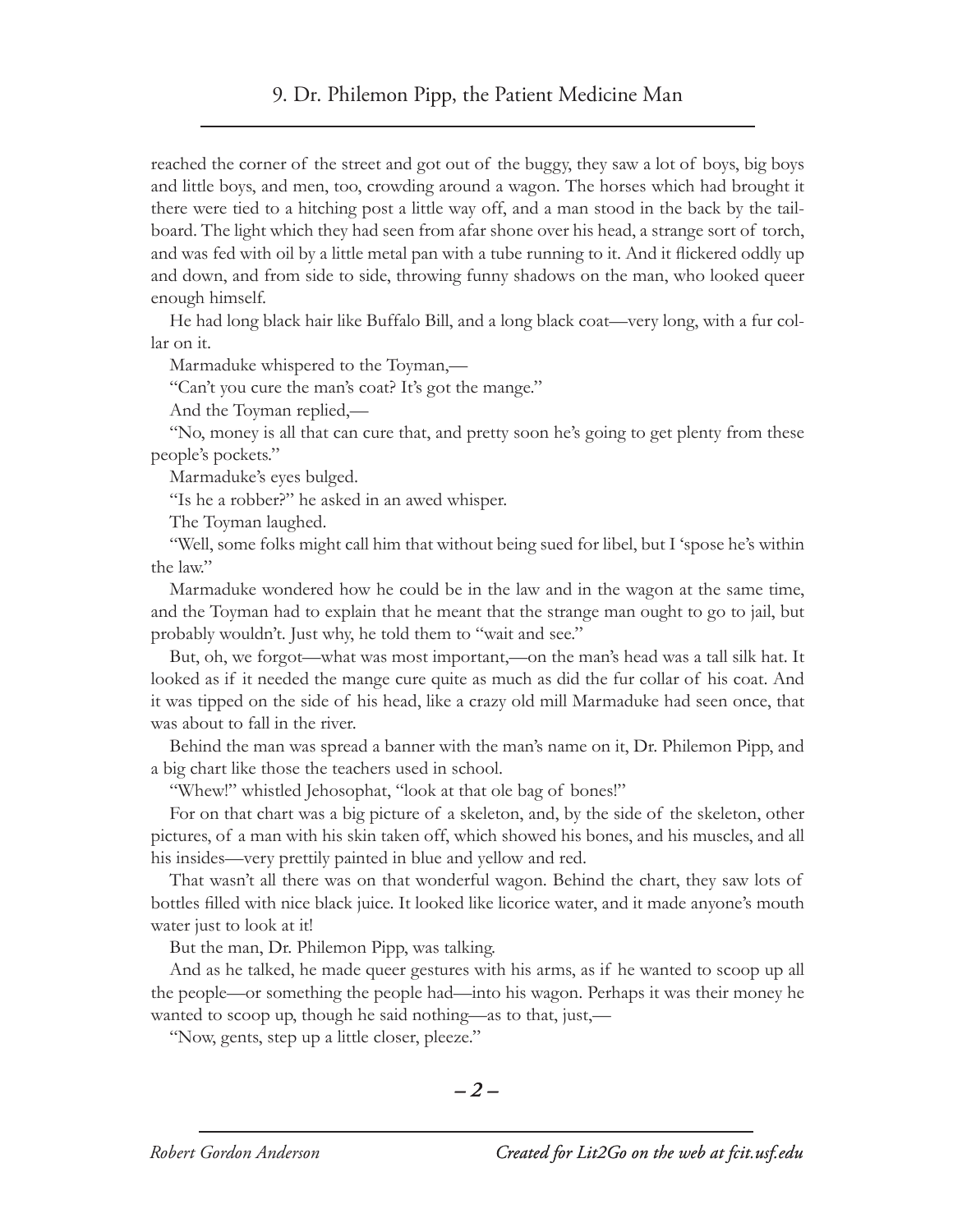Then he tilted his hat on the other side of his head, and put one hand across his chest, the middle finger between the buttons of his vest, and all in a very grand way.

"Tonight," he went on, "for youah entertainment, I will oferrr this distinguished audience a marrvelous programme—an extrahorrrdinary exheebeeshun of tricks and sleight of hand meeraculs such as nevah befoh were puhfomed by human hands.

"Now watch, ladees, and keep yuh eyes peeled, gents—and mebbe youall kin learn the secret."

Then he had to stop for a minute, for the small boys were climbing on the hubs of the wheels.

"Heah, young man," he shouted, "have youall fohgot yuh mannahs? Do not futhuh disturb muh discourse."

Of course, Jehosophat and Marmaduke couldn't understand all these magnificent words, but they sounded quite splendid. No wonder the hat was so big, when it had to cover a head with such long words inside.

Now Dr. Philemon Pipp had turned to the crowd.

"Have any of you gents got a quatah?—Thank you, sah," he said to a man who handed him the money.

Then he took the silver quarter and asked a little boy to step up on the wagon. Jehosophat wished he had been asked, so that he could have learned the wonderful trick.

And now Dr. Pipp showed the coin to the little boy.

"You see it, young man?" he asked.

"Yes sir, yes sir," said the little boy, all excitement.

Ah, but the man was wiggling his hands through the air, saying,—

"Now you see it and now you don't."

And presto! He took that very same quarter which had been in his hand, out of—where do you think?—why, right out of the boy's mouth. That wasn't all, either, for next minute he took it out of his cap, then out of his ears. There had been one quarter before—now in his hand there were—five—shiny—quarters! It was a wonderful trick!

But now the strange man, Dr. Philemon Pipp, was speaking again.

"Now that you all understand the trick," he declared, "I will pefohm another foh youah entahtainment."

The funny thing about it was that no one understood it at all—except the Toyman.

"Do you really?" the boys asked him, and he replied,—

"Pshaw! That's easy, but watch, sonny, and see what he'll try next."

Meanwhile the man had taken off his tall silk hat.

"You see this hat, ladees an' gents? Just a simple piece of headwear that has seen many suns and rains. No false bottom or top."

And he tapped the hat to show them it was just an ordinary hat. Still, Marmaduke thought it was very much out of the ordinary. Never had he seen such a grand one—not even on Deacon Smithers.

"Now peel yuh eyes—careful—watch—everybody ready? Presto, chango—and here we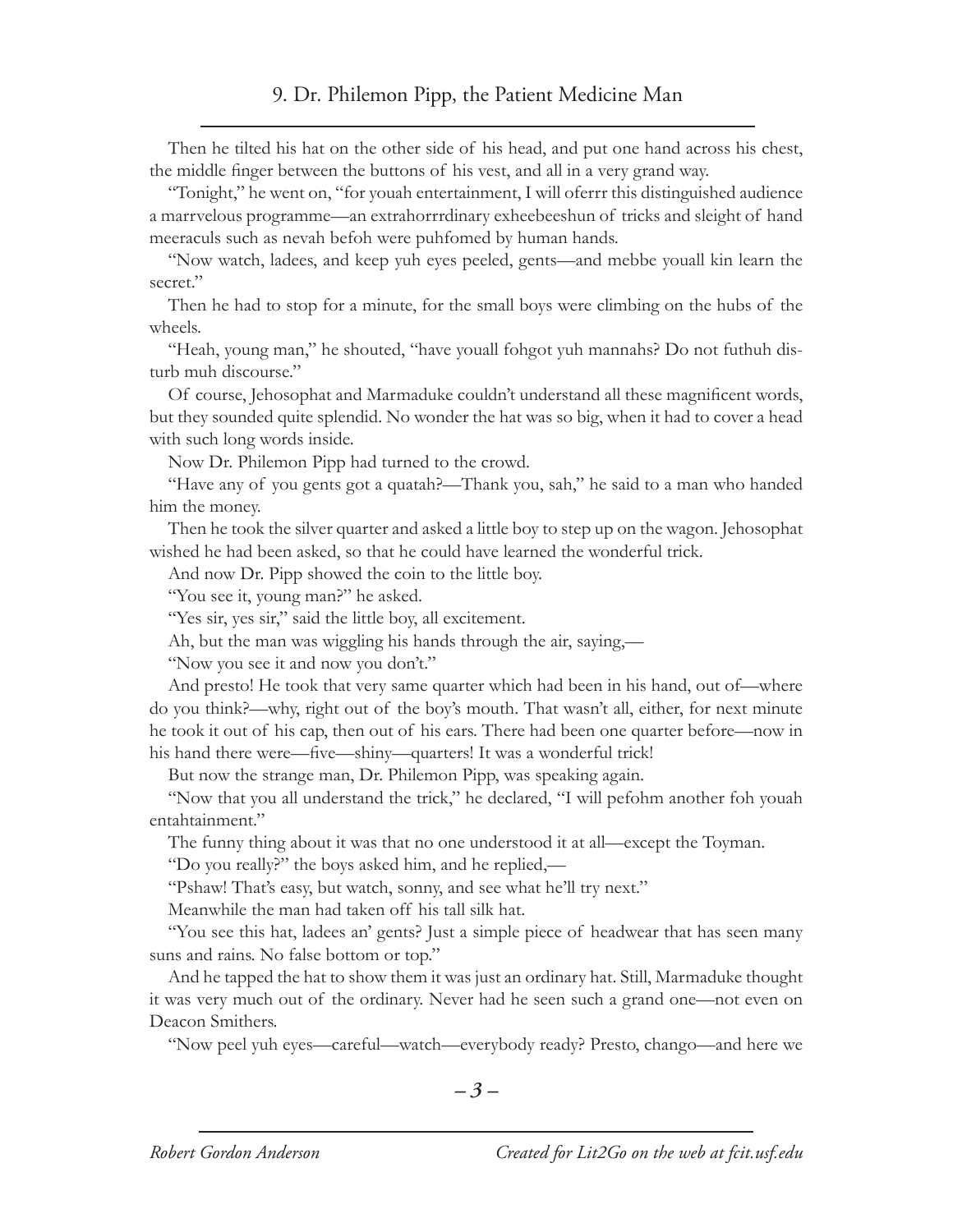are."

And believe it or not as you may, out of that hat he drew a white rabbit—a real live white rabbit. He held it up by its ears for all to see.

And again he said,—

"Now that youall undahstand this simple little trick, I will—"

And again no one understood how to do it but the Toyman.

However, they just had to listen, for it was a wonderful speech.

"Ladees an' gents and fellow citizens of—" the strange man paused, coughed, then leaned down to his helper. "What's the name of this burg, Jake?" he whispered to him. "Ah, yes, fellow citizens of the glorious ceety of Five Corners—"

And Jehosophat whispered to the Toyman,—

"How does he know it's so glorious when he can't even remember the name?"

The Toyman chuckled and replied,—

"Oh, he's a remarkable man, the Doctor, a very remarkable man. But listen, boy, listen, you'll never hear the like again."

So of course they listened—with all their ears, and their eyes and their mouths, too.

"I will introjooce to you," went on the grand speech, "the famous Indian"—yes, that's just what he said,—"the famous Indian, Chief-Afraid-of-a-Rat. Come on, Chief, don't scare the ladies, and don't scalp the little boys as long as they're good."

Then up on that wagon stepped a big Indian with moccasins on his feet, and a dress of deerskin with beads embroidered on it, and a headdress of many feathers and many colors too. He opened his mouth wide, and said something that sounded like a speech and yet like a song:—

"Ging goo, ging goo, ging goo!

Tunk-a-tin, tunk-a-tin, tunk-a-tin!

Geegry goo, geegry goo,

All-a-man lissen!"

That's what the Red Indian with all the feathers said, and it sounded very impressive.

As it was so hard for anyone who didn't know the real Indian language to understand, the man with the long hair and tall silk hat, this wise Dr. Philemon Pipp, explained it.

"The noble red man, the last of his tribe, Chief-Afraid-of-a-Rat," said he, "is a great medicine man. He says that from his native soil he has distilled a wonderrful medicine that works like magic."

Then, wetting his lips, he leaned over and picked up one of the big bottles that was full of black juice like the water the children used to make from licorice sticks.

"If yuh have a pain or an ache, a misery in yuh back, if yuh suffah from stomach-ache or tooth-ache, or an ache in the head; if yuh feet burn and blister; if yuh tongue evah feels thick; if yuh feel a leetle inclined to dizzyness—in fact, if yuh have any ache or trouble in the world, this medicine will cure yuh, will bring instant relief."

Then he took another bottle and said some more:

"One bottle of this medicine is worth five dollahs. Who would not give a paltry five dol-

$$
-4-
$$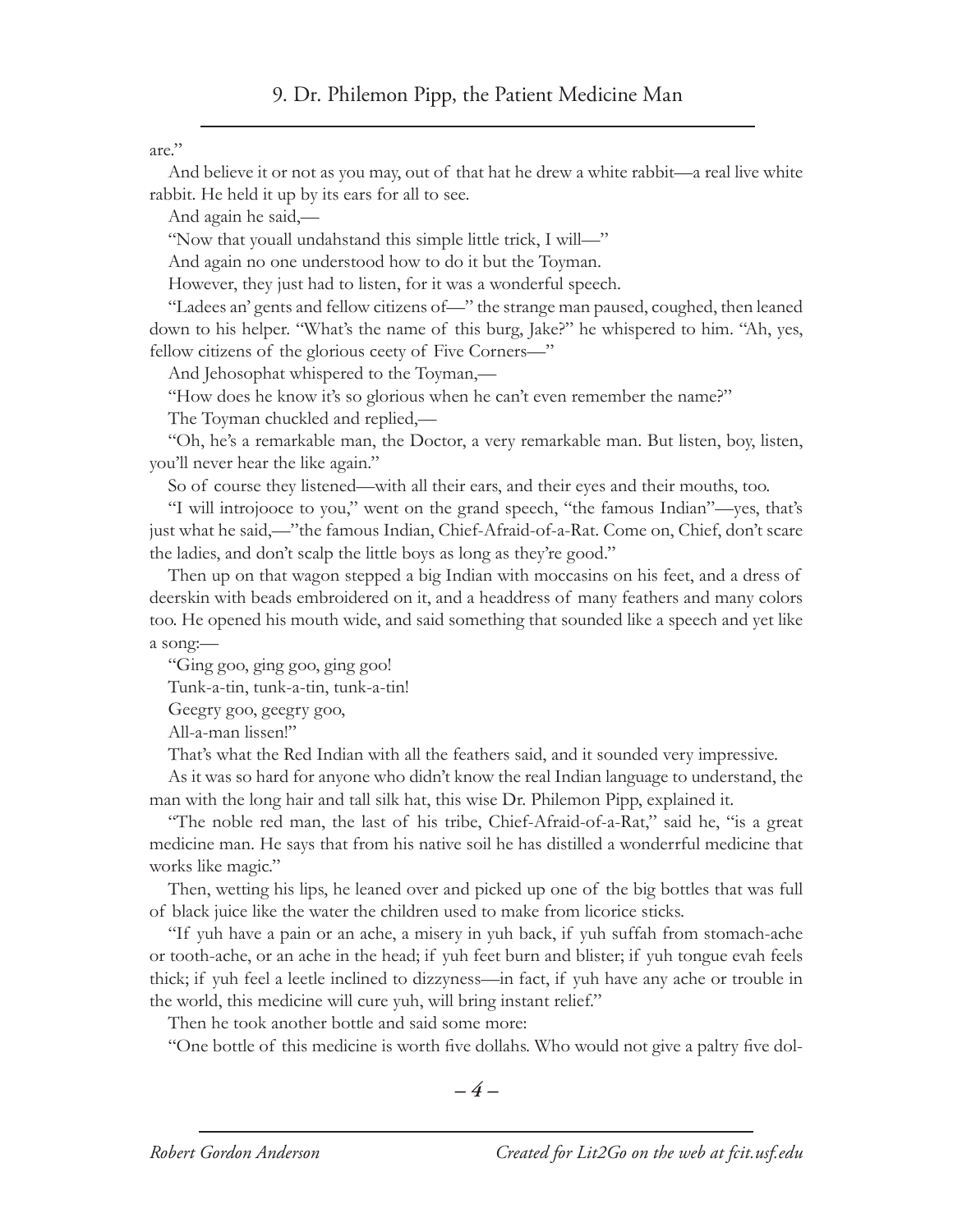lahs for to be cured of his miseries? But—ladees and gents, because I was once born in your beautiful ceety I will sell—"

"Why, he even forgot its name," whispered Jehosophat.

"Shush," whispered the Toyman right back at him, "don't give him away."

But, instead, of Jehosophat giving him away, it seemed Dr. Pipp was going to give something away himself, for he was saying in his speech,—

"Because I was once born in your beautiful ceety, I will give away—for this night only—a whole bottle of this magic medicine for the trifling sum of fifty cents!"

That was very generous, thought the boys, and they said so to the Toyman, but again he told them to "wait an' see."

And then Dr. Philemon Pipp turned to the crowd of men and boys and hollered real loud like the minister at camp-meeting,—

"Who'll be the first to be cuhed? Who'll be the first to be happy again?"

And one by one the silly people went down in their pockets, and brought up their fiftycent pieces, and handed them up to the man on the wagon.

You see, every one must have had at least one of the kinds of pains and aches Dr. Pipp talked about, for he mentioned every one in the world.

Marmaduke thought that black medicine would be fine for the Toyman.

"Toyman," he said, "buy a bottle, an' it will cure you of that bad rheumatism."

"No," replied the Toyman, "that won't cure even chilblains. That old codger's not telling the truth. And the people are fools to believe him."

But all this time Dr. Pipp was handing out the bottles with one hand, and collecting the fifty-cent pieces with the other, and the Red Indian was singing his funny song,—

"Ging goo, ging goo,

Hunk-a-tin, hunk-a-tin, hunk-a-tin,

Geegry goo, geegry goo,

All-a-man lissen!"

And the light nickered on the funny pictures of the skeleton and the man with his skin off, and then on Dr. Philemon Pipp with his long black hair and tall silk hat, and on the feathers of the Red Indian, as he danced up and down singing that funny song.

At last something stranger still happened.

The Toyman had just muttered to himself,—

"They're fools, they are, but I guess I ought to stop him."

And just as he said this, Dr. Philemon saw him in the crowd. The Doctor must have felt hurt because the Toyman hadn't bought any of his bottles, for he pointed a finger with a great long nail right at the Toyman and said:

"Yuh sah, aren't yuh willin' to be cuhed?"

Now the Toyman was forever saying funny and surprising things, but he never said anything funnier and more surprising in his life than what he told that patent-medicine man.

"No, thank you, Mr. Steve Jorkins"—that's just what he called him, not Dr. Pipp at all— "that medicine of yours isn't magic. It wouldn't even cure a chicken of the pip."

$$
-5-
$$